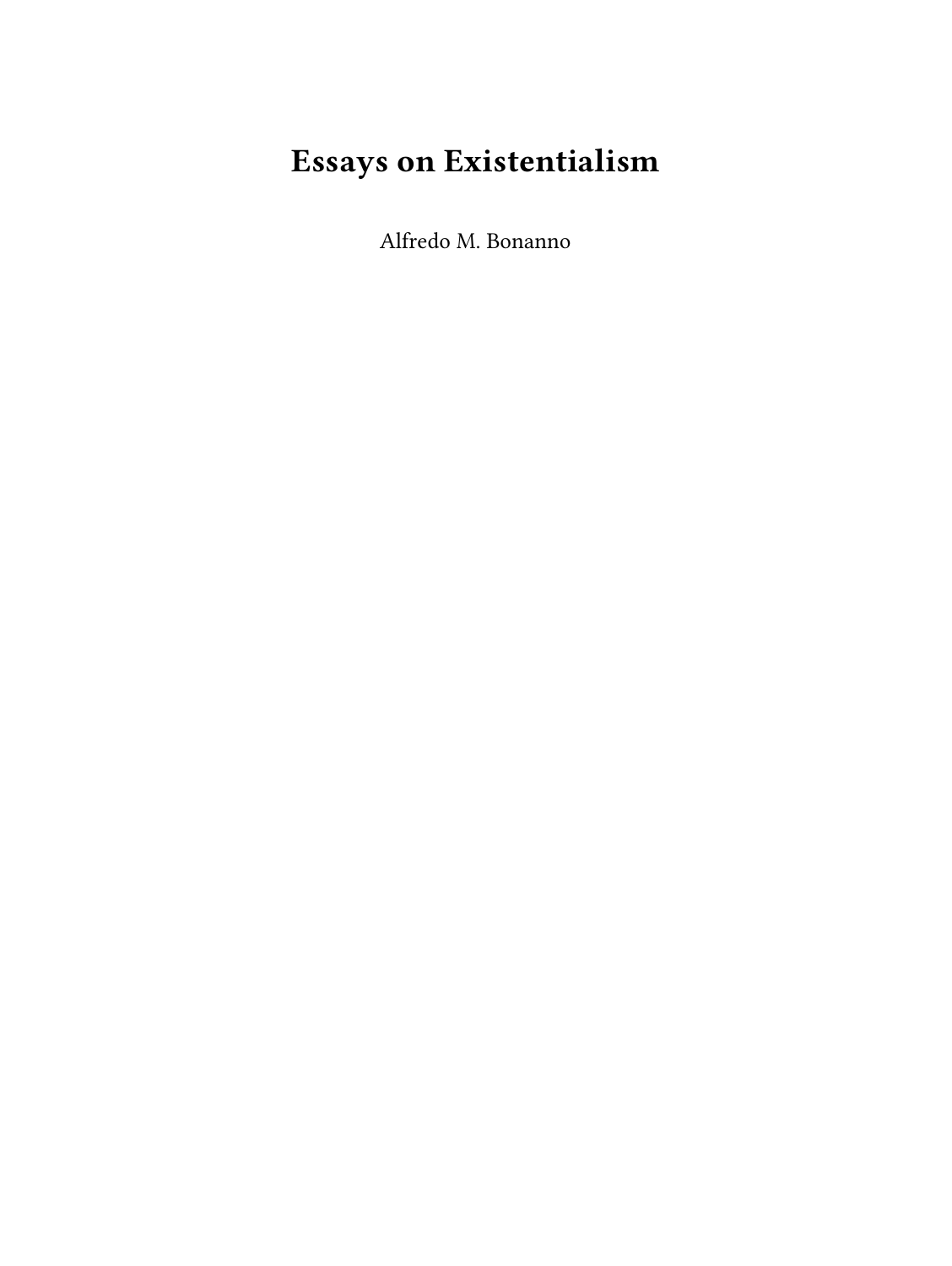## **Contents**

**[Introduction](#page-2-0) 3**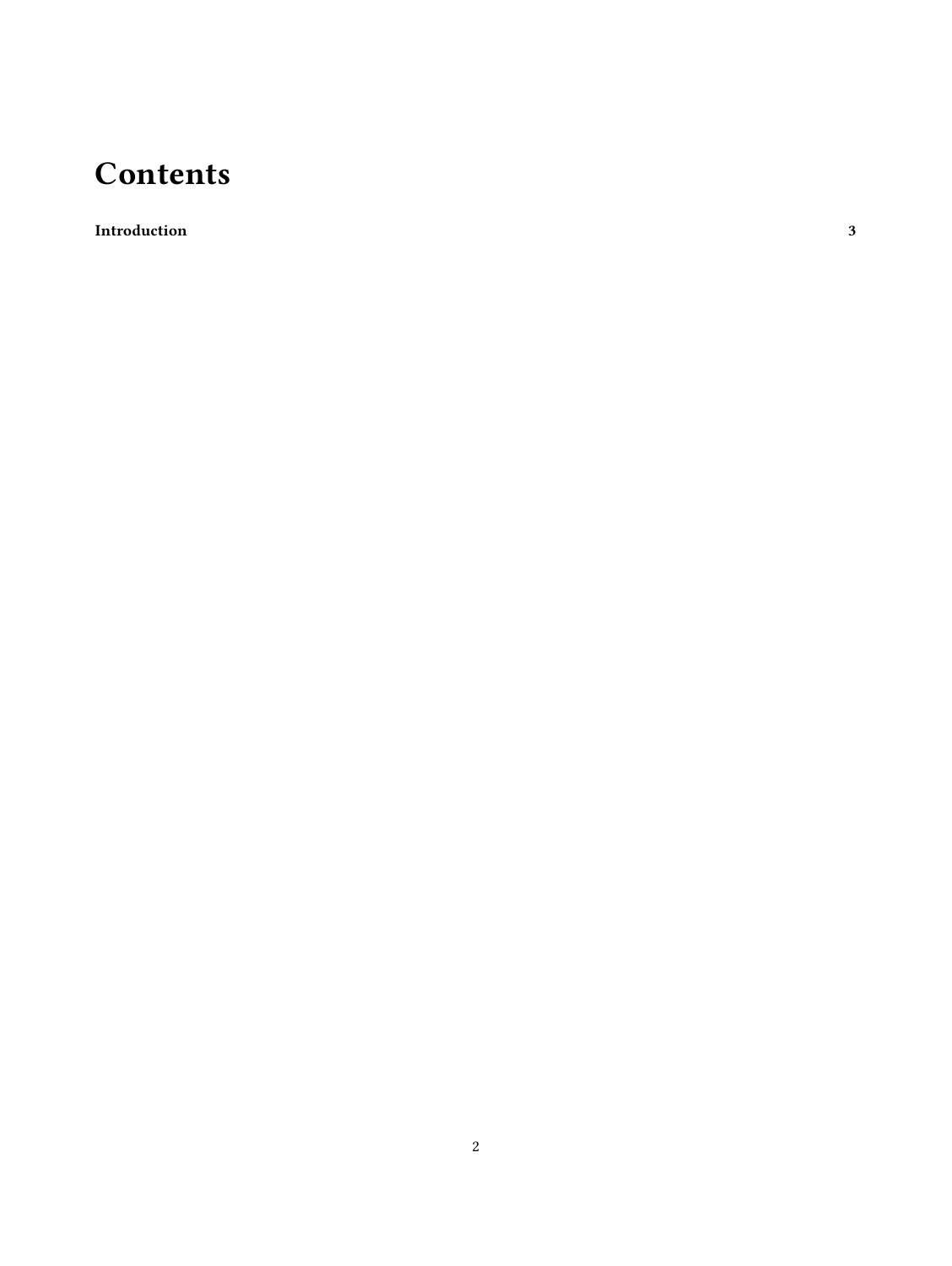## <span id="page-2-0"></span>**Introduction**

Existentialism is the philosophical current that affected my life in the latter half of the nineteen fifties. I had read all the books of Benedetto Croce at a very young age, a heavy baggage to carry around until my release on reading Abbagnano's History of Philosophy and beginning the study of the French, German and Russian poets and philosophers. All of this research, which has continued alongside the flourishing of other interests for almost thirty years, is divided into three parts here:

a) *Essays on existentialism*. This comprises all the articles published in the late fifties following my experience in Turin with *Corriere di Sicilia* of which I was editor of "page three".

b) The *philosophy of existence*. This includes essays dedicated to existentialist thinkers (Sartre, Camus, Marcel, Merleau-Ponty, Berdjaev, Husserl, Heidegger, Jaspers, Lavelle, Paci and the existentialist interpretation of Stirner and Thoreau).

c) *The failure of existentialism. Nicholas Abbagnano*. A sort of closure of accounts with my old teacher, misunderstandings included.

I was unable to use my original notes for the *Essays on existentialism*, which should now be considered lost for ever. Of the authors included in them not one, with the exception of Kierkegaard, is, let's say, a canonical existentialist and this is my most obvious debt with regard to Abbagnano, which I openly acknowledge here. He was concerned with Plato's existentialism, I went looking elsewhere where the terrain was more congenial to me and where, of course, there was something more interesting to be found.

Following my disillusionment with Abbagnano's teaching I ran away from Turin, taking about a thousand singlespaced typewritten pages with me. I published most of the material in the above-mentioned newspaper in the period 1958-1959 after reducing the various essays to "page three" dimensions and leaving out most of the citations. Where possible the quotations have now been reconstructed with the most current references added, nearly always in the *Annotations,* thereby leaving the articles in their original form.

Still for these *Essays on existentialism*, I edited the *Notes* in the concentration camp of Amfissa and the prison of Korydallos, putting them at the end of each essay as they were more mature and defined considerations on many problems which, starting from existentialism and the authors that I studied more than half a century ago, are developing in the present condition that we are all living in and run the risk of slipping through our hands.

A selection of authors may have a guideline or it may not. The present one does, which it maintains over the course of the year that this particular effort of study lasted but does not do the title justice. It is not so much a philosophy of existence that I was looking for but the atrocity of life, that dark side which allows, thanks to contrast, a better understanding of what is happening in the light.

In these paths, the tension continually rises to the point of reaching maximum peaks in authors who directly experience the flames with which to live and destroy one's life, the flames of defeat.

No certainty about being, displaced in so much of the dominant philosophy of reason, that of appearing. In these authors being mixes and drowns itself in appearing from time to time, always differently, with almost irreversible irony. The contrast is never evident, because appearing is also being, albeit reduced to the semblance of a shadow. It is this veiled and at times almost invisible atrocity which slips into consciousness bringing it to an unbearable tension where it is ultimately forced to decide, either grow and self-concentrate in being or fade into appearance, find a squalid and tranquil secluded sunset by the fire. Being lives off excess, appearance off returning to order. Excess explodes in the improbable and unrepeatable, weakening coexists with itself in a funereal and static agreement.

Of course, however much one might have guessed all this, which was neither in my original essays nor in Abbagnano's lessons, something emerged in those lessons in fits and starts, immediately taken back to the positive solution, out of thin air for goodness sake, we are talking about university professors, not frequenters of bistros. That's why I went elsewhere to look for that explosion of being that I was afraid of losing in the French - of which I had direct knowledge - and German philosophical labyrinths. And first of all I found it in the life of some of the poets (Nietzsche included) and a few philosophers.

Explosion of being means ruin, conscious self-exile within oneself, cutting bridges, demolition of walls, no comfort or alleviation from outside, often reduced to places of unique squalor with no one able to mention a human relationship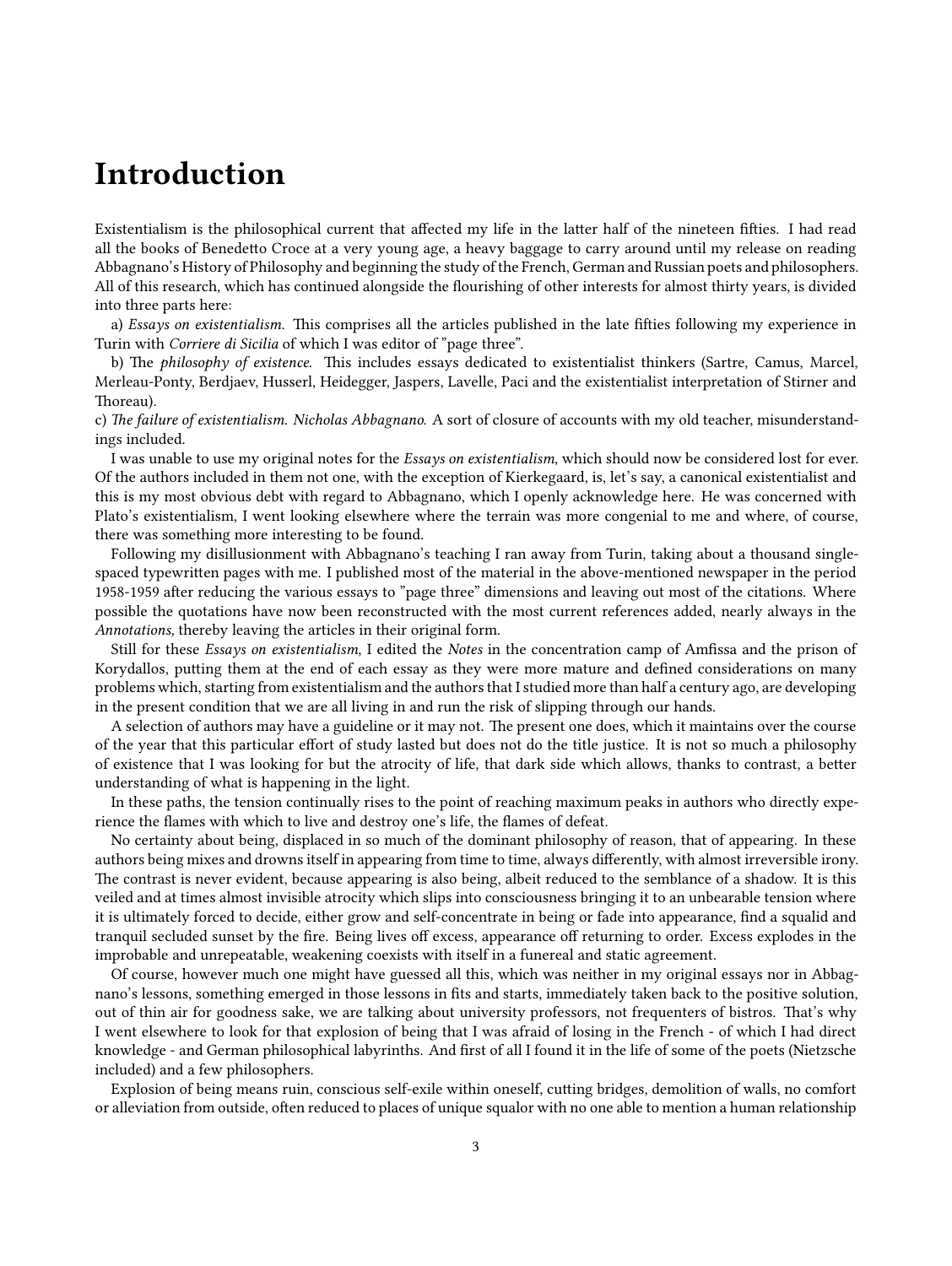that does not expose man's cruelty and bestiality. Here appearing portrays itself in its fictional compactness, it cannot explode, it limits itself to showing in an uncertain, bored, continuous but not uniform way, like a flame extinguishing.

I went looking for being and its opposite with all the enthusiasm of my twenty years, without noting - how can you at that age? - that this research was sweeping me away with it, I was falling apart, it faced me mercilessly with the limitations of my previous studies, hard and tiring, and the misery of my life as a bank clerk.

These essays can therefore be read the other way round, as a research of the being me within myself, not in the extraordinary events of the texts that I was reading, about which Abbagnano's lessons gave me only marginal recuperative help. Only in these pages it is possible to read of the birth and development of my abandoning Turin. The evidence is there in "Existentialism and Marxism" and "Existentialism and Christianity", the latter lost because refused by "*Corriere di Sicilia*". The truly remarkable sequence of these spectacular reading experiences quickly procured a deterioration of relations with Abbagnano who in his positivist closure turned out to be increasingly incomprehensible to me. Vertigo, he called them, perhaps due to an imperfect knowledge of the texts, convulsions of sick minds, but I am not sure about this definition, perhaps my memory betrays me. However, let's leave this relationship to its fate, my philosophical studies in the scholarly sense of the term had to continue elsewhere.

Although, in my opinion, existentialism poses the problem of being, this philosophy cannot move an inch unless it takes on the dichotomy with appearing. And I wanted to be, i.e. live and act, not just dream or think. Faced with these authors I did not so much wonder what they were saying but whether I was thunderstruck, enchanted or simply indifferent to their words. This was my measure, and it is the one that we must hold on to in this book that is bringing these essays back to life if we want to understand what they were saying and whether they are still saying it today.

Almost all of these authors, apart from a few that I chased right inside their neat and recuperatory appearances, have a subtle and varied way of saying what they say and of hiding what they don't want to say. Always unapproachable in a direct and calm way. One must be prepared for epochal clashes, falls and unforeseeable obstacles. Just one of them, let's say Kierkegaard or Baudelaire, could take a lifetime of incredible reflections. Instead, these essays were a carefree ride over the surface, it could not be otherwise, a terrifying and delightful adventure.

The unity of these essays was not clear to me, and I have reflected about this at length in the decades that followed their original compilation. The unity is less evident in the form of newspaper articles, I flatter myself that I have partially restored it here by re-elaborating the pieces that were missing or those omitted at the time of publication. I can summarize it in the colours black and silver, which Baudelaire spoke of, perhaps reducing the presence of pink. Something howled sinisterly in the rarefied mountain air where the father of Kierkegaard curses God. Far off and painful commerce, like Rimbaud's occupation, is echoed in Dostoevsky's renunciation of life. Gide's asphyxiations and Nietzsche's madness (still unclear to me at the time), Bergson's attempt to penetrate the time of Augustine, pieces of an unprecedented feat.

The undertaking is re-examining, not with the usual philosophers' techniques but with the power of philosophy, the terrible ways of the human animal, the gangrenous affairs of this always resurgent plague that no one can heal, the obscure reason why this scourge is fuelled by the many Ancelle notaries that tortured Baudelaire all his life. And this framework points out the political and capitalist nature with a singular style and capacity of penetration. The old academic that was fighting stale positivism in new, socialist and progressive ways, nauseated me, the re-reading of Crocean liberalism urged me to better reconsider Gentile, the hermetics like Mario Apollonio caused me hives. Compared to Kierkegaard they said nothing, repeating the same story for so long that it was better to stop reading them. I continued to accept Croce for his style, but in the end I put these authors out of sight. The deployment I proposed showed a different way of living one's life, even gambling it when necessary. In them there was, and is, a consonance with what my life had been and remains intact today in the horrendous place where I am writing these Notes.

The reading of thousands of pages quickly produced in me a kind of addiction to these authors, as though I had to do with a secret society which I was about to enter. Not everything I read pleased me, often I found excessive a search for the horrid like a taste in its own right, an isolated arrogance that at the time of my youthful fury/ furori sounded like marginalized and not as marginal, a narrative pomposity that in some repulsed me, but in the end I realized that behind these so-called defects there was a clear choice. In this sense, the reading of Nietzsche, even in the not excellent translation of Barbara Allason was an impressive discovery. The brilliant insights were formulated with a poetic liturgy - I am referring to Zarathustra - surprising for a philosopher. Then the undertaking of Pietro Chiodi, of rendering Heidegger in Italian, my feelings before a metallic logic, not exactly contrived, but able to open the words one by one, produced a kind of loss of the totality in me, a ferocious curtailment, only to discover that I was not losing anything, but rather was gaining something.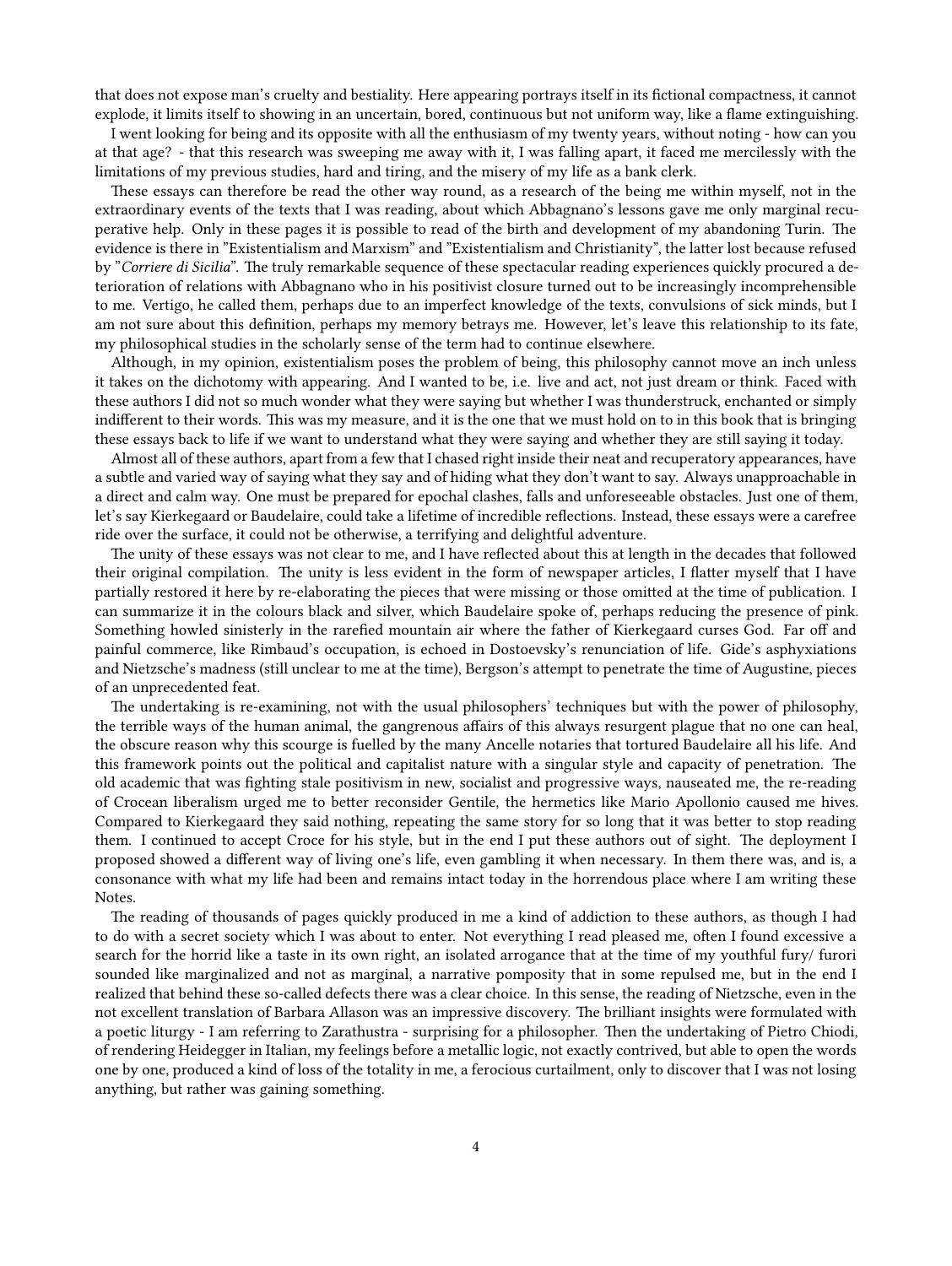With these experiences, I came close to the human beast, literary evil, which is anyway the result of sublimation and not tautology, but is still an overwhelming experience. For the first time I had before me the extension of what I had foreseen but never known. One sole example, drugs. To someone like me, always sure of myself, as I continue to be my old age in a Greek prison beyond all repressive imagination, experiences reverberated to branch out into many reflective streams, into a thousand connections, imaginations, dreams and, why not, also terrors. I felt like an engraver of prohibited incisions, an explorer of unknown territories, a scholar of canons still to be determined. After all, as still emerges today even in a benevolent reading, I was still estranged to this chasm opening up before me. Estranged and credulous.

My reading was therefore that of a still tender heart that wants to know everything of this new and fascinating universe, wants to introject and mirror it to better make it their own. But for the time being I just limited myself to registering and researching it. The real approach, making these tensions in life my own, would come later, still in an infantile manner, that's true, but not futile or detached. Here I am superimposing myself on the objects studied, scaling mountains, crossing deserts, going down underground, up guillotines, filtering everything through my personal dreamlike vision. In daily practice this holds a dangerous dichotomy for me: enter unheard of experiences or remain at immensurable distances?

## Alfredo M. Bonanno

Completed in Amfissa concentration camp (Greece), in December 2010